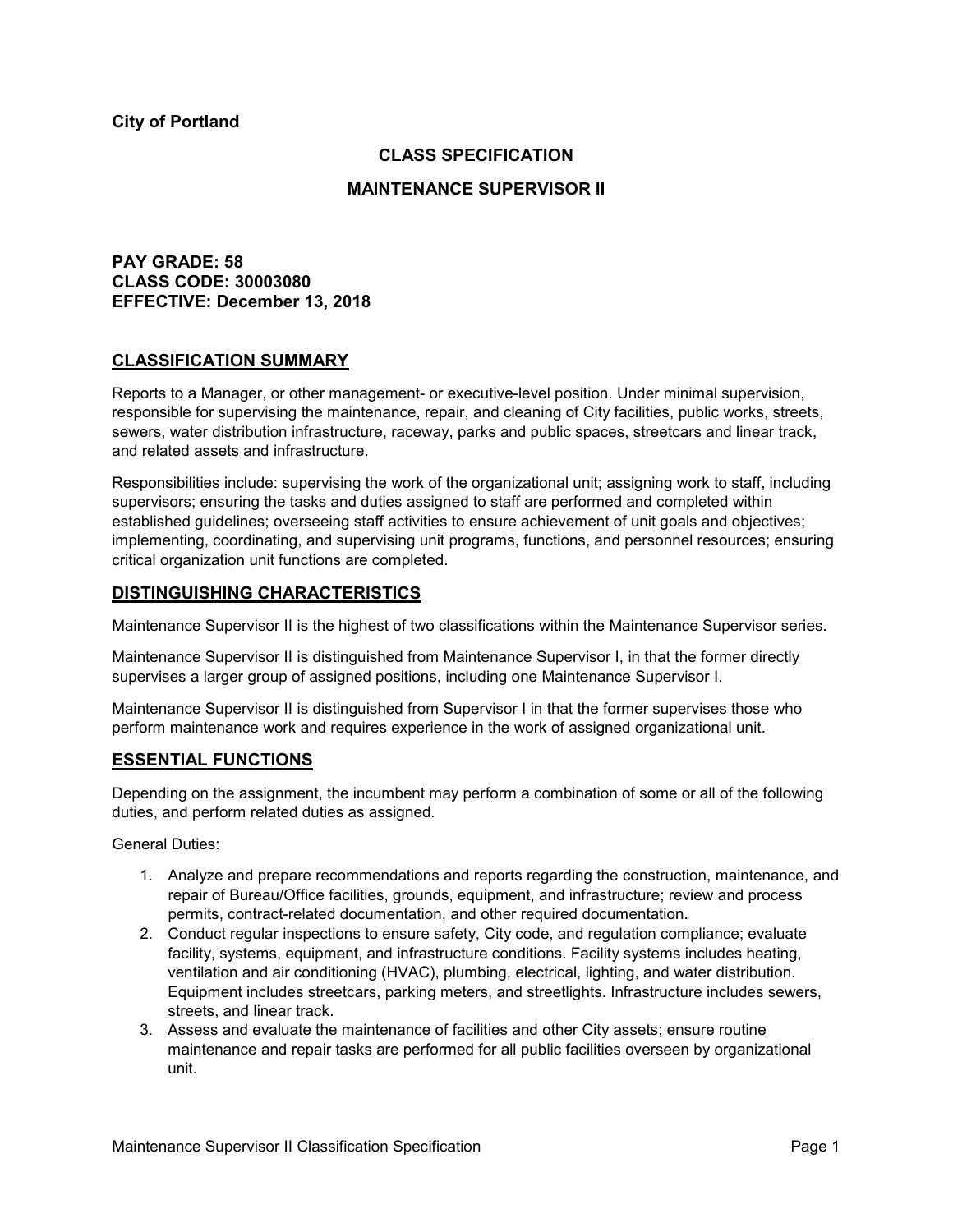- 4. Ensure staff follow City, Occupational Safety and Health Administration (OSHA), and Bureau- /Office-specific safety rules and guidelines; educate staff on rules, regulations, codes, and hazards in the work environment.
- 5. Review, consult, and advise on major and minor capital projects and specifications with and for Bureau/Office planners and stakeholders; submit capital improvement projects for review and approval related to asset repairs and long-term maintenance improvements.
- 6. Recruit, hire, schedule, assign work to, and supervise staff, including highly skilled tradespeople, casual/seasonal employees, and volunteers.
- 7. Develop job tasks and responsibilities, performance requirements and personal development targets for staff; provide instruction for performance improvement and development, conduct education and training; assign and monitor staff work plans; organize and lead staff meetings; evaluate performance and complete annual performance reviews; recommend discipline as necessary.
- 8. Lead, supervise, assign, and coordinate the work of staff; provide assistance to the unit; create a positive and supportive work environment; promote an equitable workplace that demonstrates an environment respectful of living and working in a multicultural society.
- 9. Create standard practices, policies, and procedures for day-to-day operations of assigned unit, program, project, or tasks; establish goals and direction and communicate expectations to staff.
- 10. Plan, develop, implement, and administer unit and Bureau/Office programs, facilities, and projects.
- 11. Develop and monitor unit performance and identify opportunities for improvement; oversee development of new tasks and responsibilities for programs and projects.
- 12. Ensure that critical unit functions are completed, and tasks and duties assigned to staff are achieved within schedule and budget, or progressing as scheduled.
- 13. Communicate the status of programs, projects, and tasks with Bureau/Office management, other related units, and the public, and make recommendations and adjustments.
- 14. Participate in the development of and administer the unit's budget, including cost analysis of programs, projects, and staff.
- 15. Update and maintain databases and reports, and use data to guide and inform decision-making.

## Specific Duties:

In addition to the General Duties, the incumbent may perform a combination of some or all of the following duties specific to the position.

- 1. Prepare and review specifications and drawings for proposed projects; estimate labor, material, and equipment requirements; evaluate projects in terms of cost and program goals; allocate funds and resources.
- 2. Oversee and approve the requisition and procurement of equipment, parts, and supplies.
- 3. Plan and layout work from blueprints, drawings, sketches, and instructions.
- 4. Prepare and submit reports, spreadsheets, forms, written materials, and work orders.
- 5. Serve as emergency and on-call responder to respond to urgent and emergency situations; determine appropriate action.
- 6. Participate in or lead internal and external committees, associations, and neighborhood group meetings.

# **SUPERVISION RECEIVED AND EXERCISED**

The work of this classification is performed under minimal supervision by a Manager, or other management- or executive-level position within assigned Bureau/Office.

Directly supervises a minimum of four (4) employees, including one (1) Maintenance Supervisor I.

# **KNOWLEDGE/SKILLS/ABILITIES REQUIRED**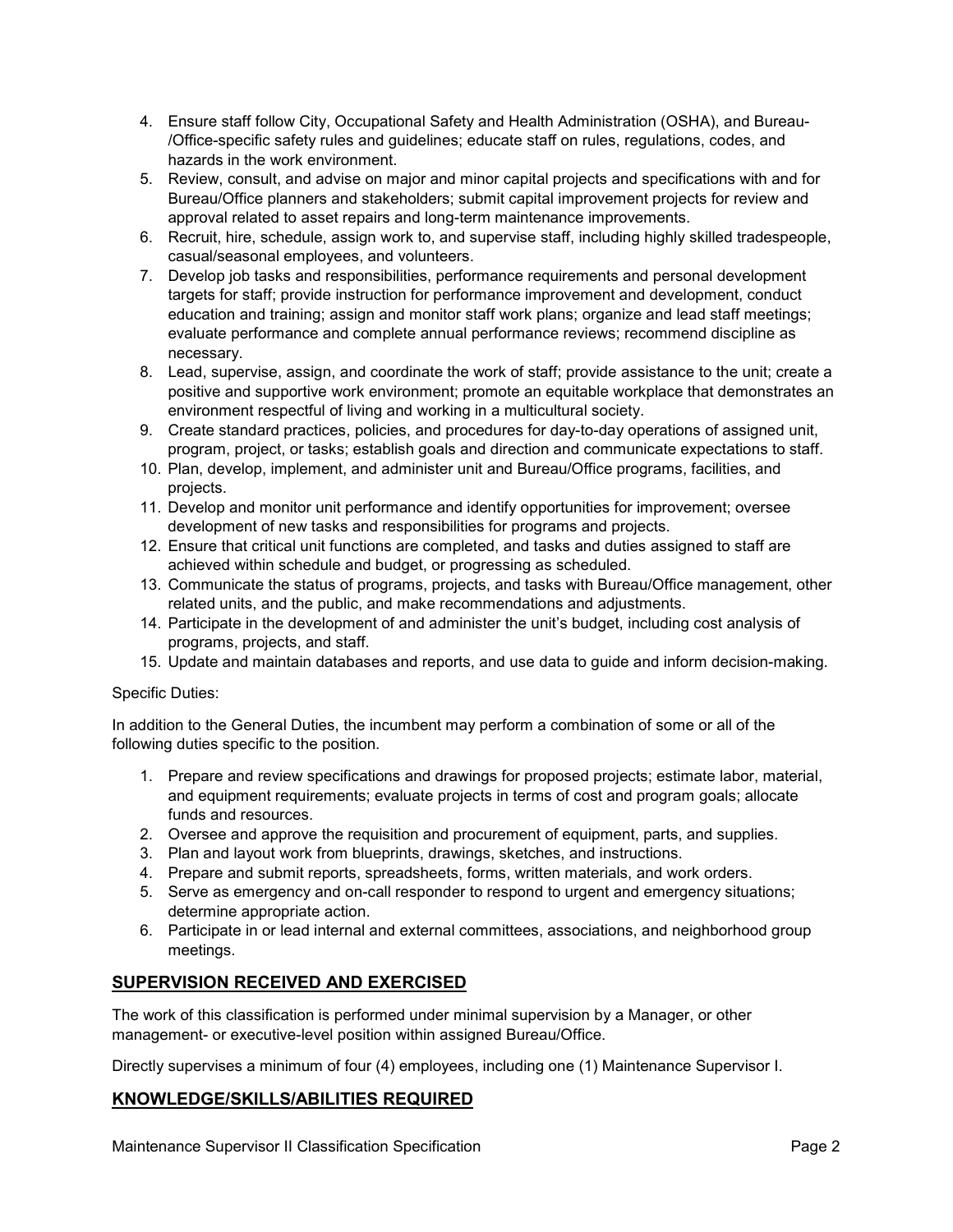- 1. Knowledge of relevant federal, state, and City laws, statutes, ordinances, regulations, policies, and procedures that pertain to the assigned organizational unit, with the ability to interpret and apply them.
- 2. Knowledge of principles, practices, and techniques of maintenance, repair, construction, and operation of assets and facilities relevant to the organizational unit.
- 3. Knowledge of Occupational Safety and Health Administration (OSHA), City, and Bureau-/Officespecific safety related requirements, policies, and procedures.
- 4. Knowledge of the requirements of public facility and asset maintenance, maintenance practices, safe care, and use of equipment.
- 5. Knowledge of principles and practices of leadership, business communication, public administration, program evaluation, and fields related to the mission and purpose of the assigned organizational unit and Bureau/Office.
- 6. Knowledge of principles and standards of employee supervision, including training, scheduling, and performance evaluation.
- 7. Knowledge of fundamentals and methods of planning, organizing, and allocating work to staff.
- 8. Ability to direct and manage the maintenance of facilities, grounds, infrastructure, and equipment.
- 9. Ability to supervise and direct a diverse staff of skilled tradespeople, and non-technical staff.
- 10. Ability to supervise a multicultural workforce, promote an equitable workplace environment, and apply equitable program practices to diverse and complex City services.
- 11. Ability to establish and maintain effective working relationships with management, staff, members of the community, and others encountered in the course of work.
- 12. Ability to communicate effectively, both verbally and in writing; present information, reports, and recommendations clearly and persuasively.
- 13. Ability to make independent, logical, and informed decisions within established policies and procedures that influence the daily operations of the organizational unit and work of staff.
- 14. Ability to utilize City-specific technology and general office software.

## **MINIMUM QUALIFICATIONS REQUIRED**

Any combination of education and experience that is equivalent to the following minimum qualifications is acceptable.

**Education/Training**: High school diploma or GED;

AND

**Experience**: Four (4) years of progressively responsible experience in facilities maintenance, including one (1) year in a supervisory or lead role.

#### **Special Requirements and/or Qualifications:**

Specific licensure or certification in the appropriate field may be required for certain positions.

A valid state driver's license may be required for certain positions.

College-level coursework in relevant field may be required for certain positions.

#### **Preferred Qualifications**:

Bachelor's degree in a related field (e.g. horticulture, construction, engineering, or maintenance) may be preferred for certain positions.

Bargaining Unit: Non-represented FLSA Status: Exempt